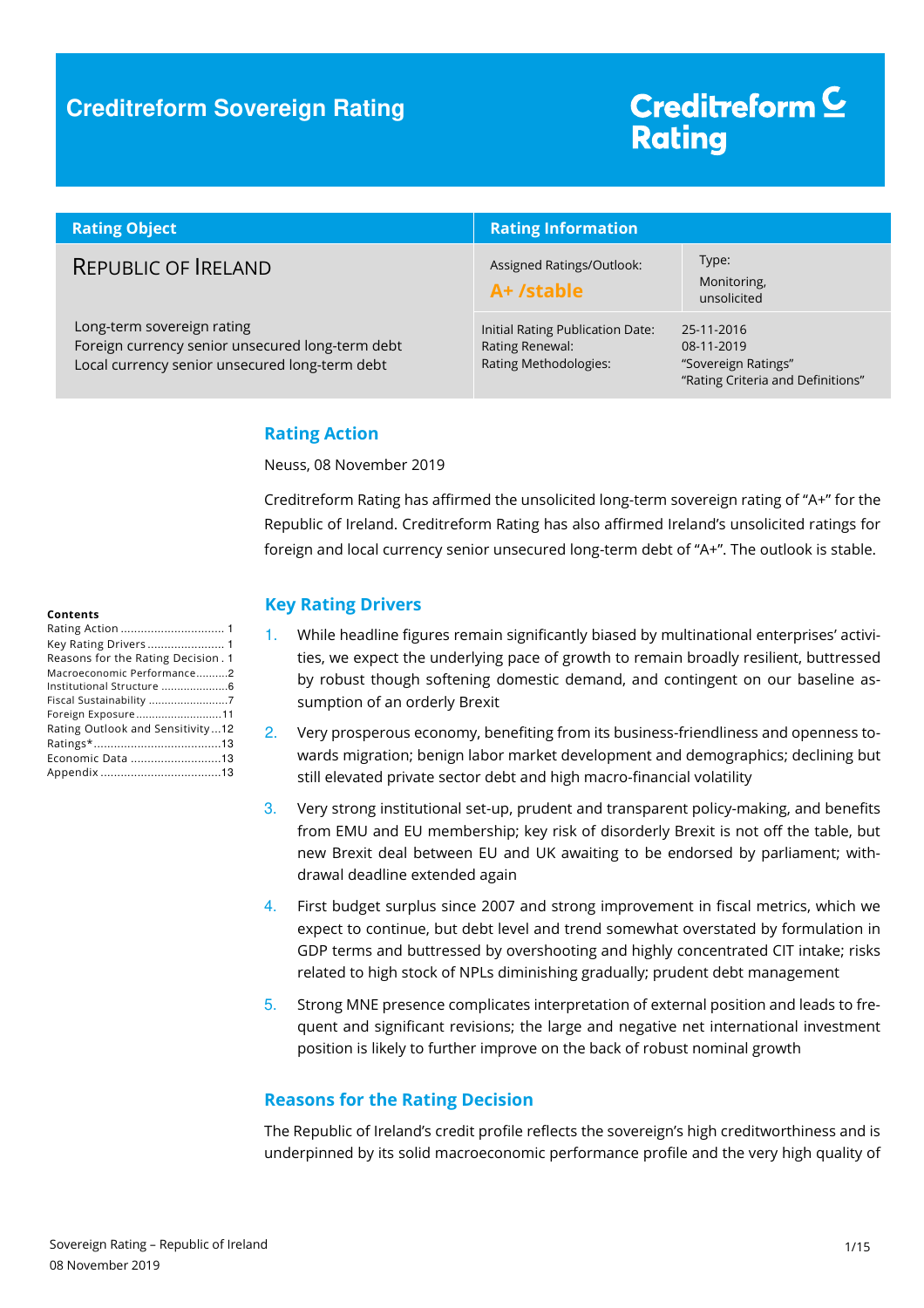its political and economic institutions, somewhat balanced by persisting though receding fiscal and external vulnerabilities

#### Macroeconomic Performance

Ireland's macroeconomic performance profile continues to be supported by exceptionally high per capita income levels and the economy's very strong trend growth. While its favorable labor market conditions and welcoming business environment foster the economy's flexibility and resilience, we continue to view elevated private indebtedness and high macro-financial volatility as credit negative.

To begin with, we have to reiterate that Irish national accounts are substantially blurred by the activities of multinational enterprises (MNE), on-shoring of intellectual property (IP), and aircraft leasing operations, rendering the assessment of the underlying economic activity and a comparison on a cross-country basis difficult. Thus, per capita income levels are somewhat inflated. According to the latest update of GDP per capita estimates (IMF data, in PPP terms), Ireland posted the fifth-highest GDP p.c. in the world at USD 79,617 in 2018, up from USD 72,664 a year before; its per capita income stood substantially above the respective "A" median of USD 35,939. We nevertheless view the economy's high level of wealth and productivity as a key rating strength, as these are also underscored by alternative metrics. As was pointed out by Irish authorities, modified gross national income (GNI\*) appears to give us a somewhat more realistic picture of the underlying economy. Stripping out the above-mentioned factors for the year 2018 leaves us with a GNI\* in the amount of EUR 197.5bn in absolute terms, as compared to a nominal GDP totaling EUR 324.0bn (Central Statistical Office, CSO). That being said, nominal economic growth is still remarkably high, averaging at 7.4% in 2015-18 (GNI\*; GDP: 14.2% p.a.). By the same token, per capita income also continues to compare favorably in Europe when referring to GNI\*. Drawing on CSO and Eurostat data, we arrive at a GNI\* p.c. of EUR 40,655 in 2018 as opposed to a GDP p.c. of EUR 33,820 in the euro area as a whole, or EUR 44,920 and 40,330 in the Netherlands and Germany respectively.

Turning to last year's economic development, despite trade and Brexit related uncertainties, the Irish economy defied uncertainties related to Brexit and trade tensions, and retained its growth momentum. After real GDP growth clocked in at 8.1% in 2017, the economy expanded by 8.2% last year. Thus, Ireland posted the highest growth rate in the euro area for the second consecutive year. More generally, the country exhibits an extraordinarily strong growth record. We note that the Irish economy has continuously outpaced the euro area since 2012, with real GDP growth averaging at 7.9% compared to 1.2% in the EA-19. Again, it has to be highlighted that the country's economic outperformance is partly explained by significant business operations of Irish-based MNEs. Although MNE operations have limited links to the domestic economy, their activities are recorded in Ireland's national accounts and balance of payments, leading to significant distortions in commonly used indicators on growth dynamics and external trade. In recent years, headline aggregates have typically understated the growth contribution from domestic demand, while significantly overstating the impact of net exports.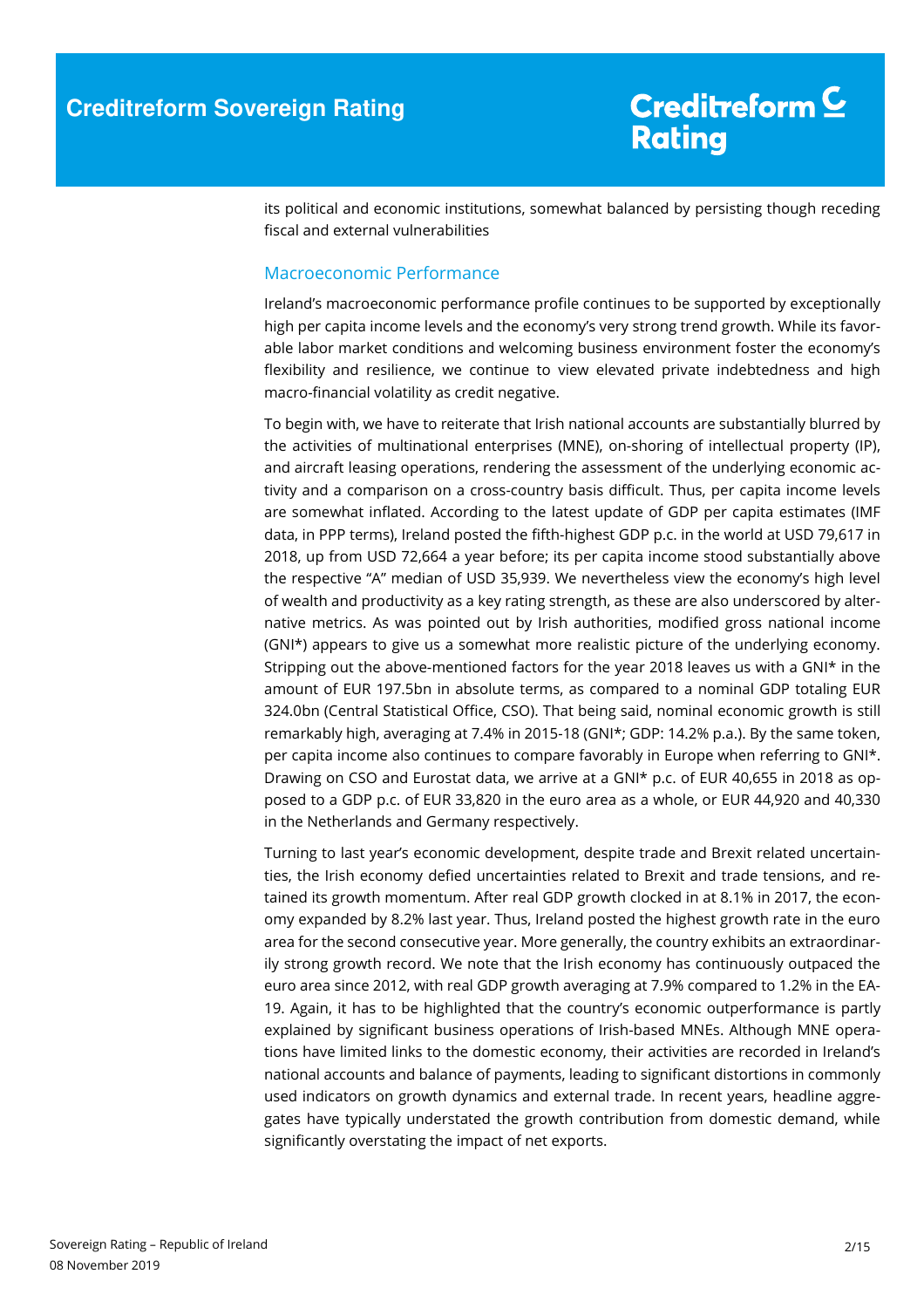According to latest Central Statistical Office (CSO) data, external demand has proven resilient so far. Net exports accounted for the bulk of economic growth last year, with its growth contribution rising from an already high 10.1 p.p. in 2017 to 15.7 p.p. last year, as export growth accelerated from 9.2 to 10.4%, driven by vividly expanding goods exports, which edged up by 13.6% (2017: 3.3%). In particular, medical and pharmaceutical product exports performed strongly, soaring by 30.7% on the year. In service exports, growth moderated from 17.7% to a still robust 6.4% in 2017-18, mainly due to the slowing momentum in the important segment of business services. Meanwhile, total imports contracted by 2.9% in 2018 (2017: +1.1%), reflecting a double-digit decline (-10.0%) in service imports, chiefly a result of declining business service imports (-28.6% y-o-y) which include, among others, the transfers of intellectual property from abroad and aircraft leasing activities.

Headline figures on investment point to a pronounced weakness in capital spending last year. Following a 6.7% decline in 2017, gross fixed capital formation fell by another 21.1% in 2018. As in the previous year, the poor performance was primarily attributable to plummeting R&D expenditures in the MNE sector, which more than halved from EUR 52.6bn to EUR 23.4bn in 2017-18. Against this background, it appears more appropriate to assess alternative metrics. Modifying gross fixed capital formation to take into account the volatile components of investment in intangibles and aircraft leasing, investment evolved much more favorably than suggested by national accounts data. Modified investment leapt from 1.3% in 2017 to 8.5% in 2018, mirroring vividly growing capital spending on construction projects, as well as machinery and equipment. Investment in transport equipment returned to positive growth, skyrocketing to 45.1% (2017: -11.7%). At the same time, construction investment (dwellings, roads and other buildings) remained on a steep upward trajectory, increasing by 22.7% (2017: +17.3%) thanks to brisk demand for housing and the ongoing implementation of the government's National Development Plan 2018-27.

Apart from investment, underlying domestic demand was also supported by robustly growing private consumption, which added another 1.1 p.p. to last year's economic expansion (2017: 1.0 p.p.). Growth in household spending picked up from 3.1 to 3.4% in 2017-18, on the back of further improving labor market fundamentals. Although consumer sentiment started to weaken in the second half of 2018, employment and real wage growth did not show signs of weakening, thereby supporting households' propensity to consume. Wage growth continued to accelerate, responding to increasing staff shortages in the labor market. As illustrated by CSO data, average hourly earnings grew by 2.5% last year, up from 0.3 and 1.7% in 2016/17, corresponding to the highest growth rate in nine years (2009: +4.3%). Meanwhile, inflation remained subdued, partly due to a weak sterling which kept import prices in check.

Looking forward, we anticipate a gradual slowdown in economic growth to 4.8 and 3.5% in 2019 and 2020 respectively, as robust but softening domestic demand should partly compensate for the weaker trade performance over the coming two years. Quarterly national accounts data also points to a slowing pace of the Irish economy. After Ireland had enjoyed double-digit yearly growth rates (Q1: 12.2%; Q2: 10.6%) in the first half of 2018, growth moderated to 7.2 and 6.0% y-o-y in 1Q19 and 2Q19 respectively, and we expect a further easing of economy activity over the coming quarters.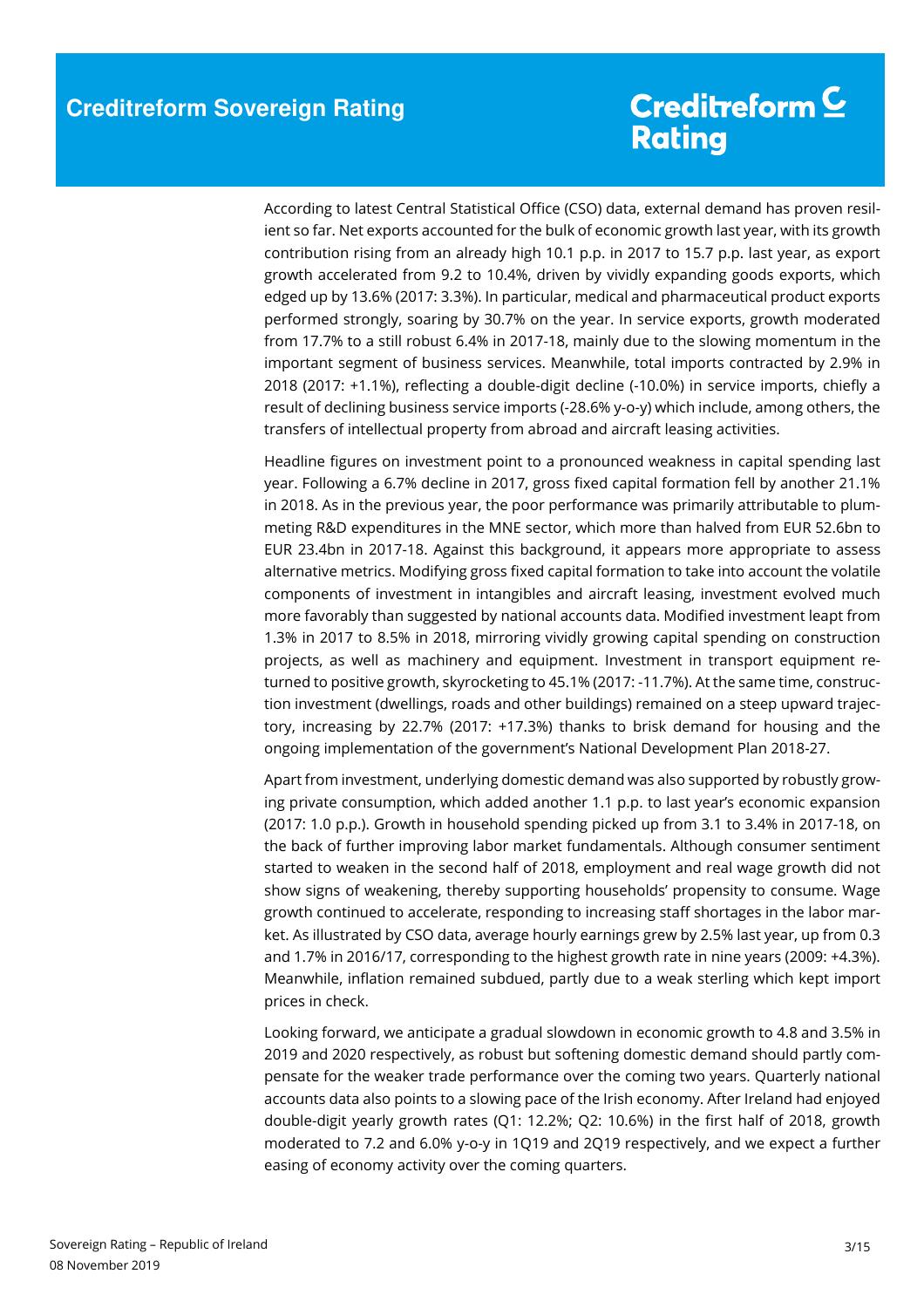It has to be pointed out that we are sticking to our baseline scenario, which assumes an orderly Brexit. While the EU and the UK have reached a new agreement, a hard Brexit has been averted for now, as the deadline for the UK's withdrawal from the EU has been extended for the third time. The recent events are set out in more detail below (see Institutional Structure). The economic fallout of a disorderly Brexit would be severe in 2020 given the economy's strong trade and financial linkages with the UK. The Central Bank of Ireland (CBI) estimates that a hard Brexit could cost the Irish economy more than 3 p.p. of GDP growth in 2020 as compared with the deal scenario. The Department of Finance reckons that real GDP growth could be 2.4 p.p. lower in the case of a no-deal Brexit.

Irish exports held up remarkably well between January and July 2019, considering the multiple headwinds to external demand such as a cyclical slow-down in euro area growth, trade tensions, and rising fears of a disorderly Brexit. Seven months into the year, merchandise exports stood 11.5% above their 2017 levels. Positive growth was observed across the country's main export markets, with exports to the EU (excl. UK) and North America up by 11.3 and 15.3% respectively. Surprisingly, exports to the UK grew by a solid 5.6% y-o-y (Jan-Jul-18: -1.8%). However, it appears unlikely that this marks the beginning of a sustainable recovery in external demand from Ireland's largest trading partner. Survey data compiled by the Bank of England earlier this year indicates that the risk of a border gridlock caused by a no-deal Brexit led British manufacturers to significantly ramp up their stockpiling efforts in the first quarter, providing a transitory boost to import demand. Absent further stock building, we expect exports to the UK to taper off over the next quarters, as economic activity in the UK has essentially stagnated. We expect net external trade to significantly weigh on this year's growth, mainly due to the exceptional spike in IP imports in 2Q19. Export growth should hold up well this year, but level off going forward owing to normalizing pharma and ICT export growth, and to the broad-based downturn in international trade and easing euro area demand more generally.

There are also signs that fears over a disorderly Brexit are increasingly weighing on underlying domestic demand. Modified gross domestic fixed capital formation contracted at the beginning of the year (Q1: -2.5% y-o-y), followed by positive but sluggish growth in the second quarter (+1.3%). Most importantly, investment in machinery and equipment (excl. aircraft) performed weakly, falling by 27.4% on the year in 1Q19. We expect firms to be rather cautious on machinery and equipment investment in view of persisting external uncertainties and easing capacity pressures. Capacity utilization in the manufacturing sector has steadily declined throughout the year, decreasing from 80.3 (Q1) via 76.9 (Q2) to 74.1% in the third quarter of 2019. Hence, capacity utilization is now somewhat below its long-term average (1985-2018: 76.6%). At the current juncture, we believe that equipment investment is unlikely to emerge from its soft patch during the remainder of the year, as the lack of clarity on Brexit is likely to persist over the coming months. Meanwhile, early indicators suggest that construction investment should continue to expand at a healthy, albeit slower pace than in 2018. After the number of completed dwellings more than tripled from 5,518 to 18,016 in 2014-18, the residential property market has shown no signs of saturation yet. Building permits for dwellings increased by 17.6% y-o-y in the first six months of 2019, but less vigorously than the year before (H1-18: +59.8). In general, benign financing conditions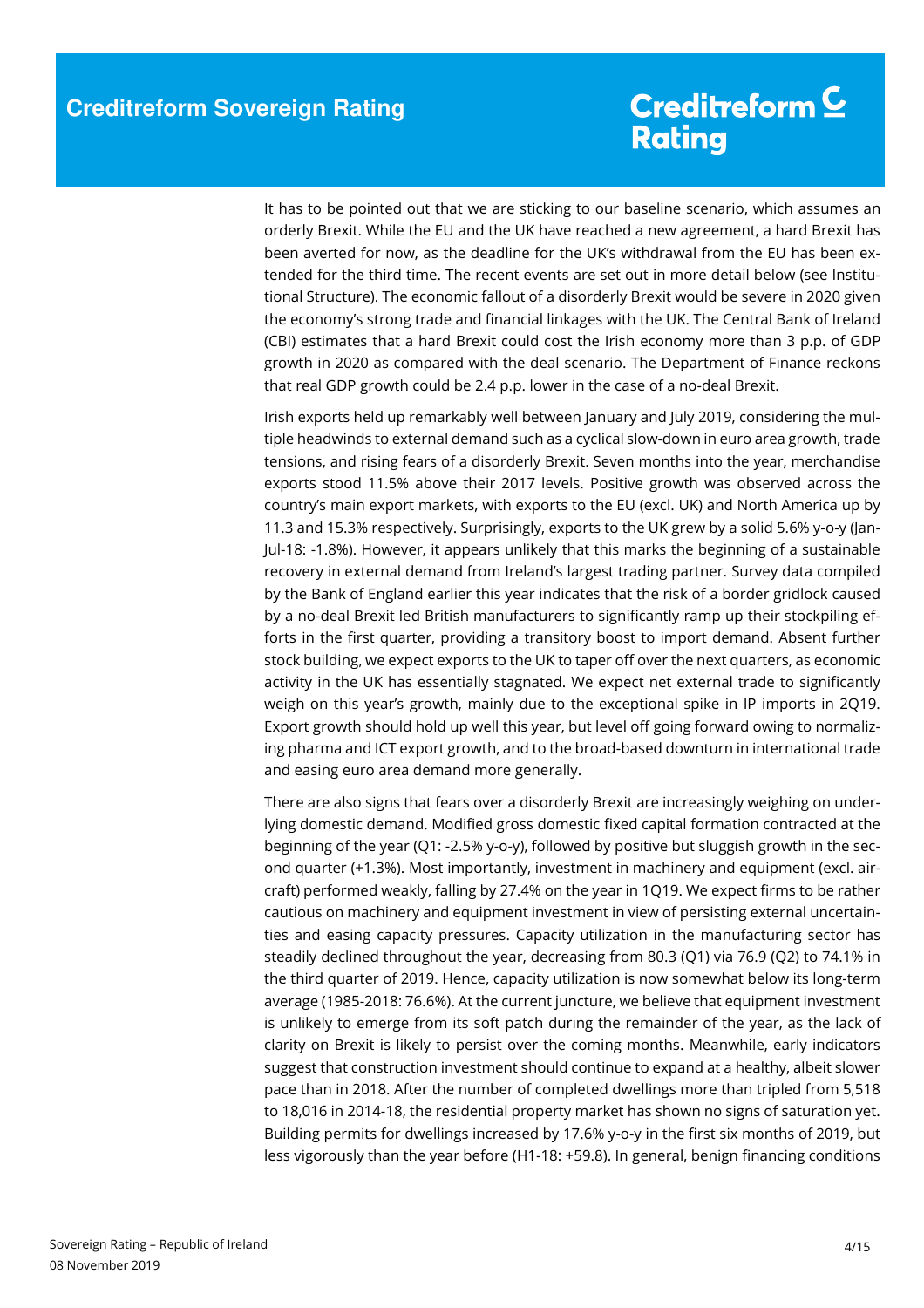– reflecting the ECB's decision to keep the key interest rates at their present or lower levels until the inflation outlook converges robustly to a level sufficiently close to, but below, 2% – should bode well for sustained growth in construction activities in 2019/20.

While we expect a sustained expansion in private consumption in 2019/20, growth should ease somewhat in view of the presumably slower job growth and cooling consumer sentiment. The European Commission's consumer confidence indicator has continued to deteriorate since the beginning of the year, hitting a 58-month low in August 2019; however, data also showed that the slump has so far been primarily triggered by concerns over Ireland's economic prospects rather than by consumers' fears about their personal finances. These findings are consistent with CBI projections, according to which growth in compensation per employee should exceed the 3% mark this and next year. Furthermore, a minimum wage hike entering into effect in January, the implementation of some tax relief measures (see below), and moderate inflationary pressures should bolster consumers' purchasing power. Adding to this, improving household balance sheets coupled with the recent pick-up in new lending for consumption should cater for sustained growth in consumer spending.

Nevertheless, indebtedness remains among the highest in the EU-28, weighing on the riskbearing capacities of households. As measured by disposable income, household debt equaled 122.8% at the end of the second quarter 2019, down from 127.4% a year before. We have to mention, though, that Irish households have gone a long way in cleaning up their balance sheets, as Q2 marked the lowest level since the second quarter of 2003. Meanwhile, non-financial corporation (NFC) debt totaled 172.7% of GDP in 2Q19 (2Q18: 177.9%). Despite the headway being made in terms of deleveraging and acknowledging that corporate debt is propelled by the strong MNE presence, NFC debt is also high from an EU perspective (third highest reading in the EU-28).

Benign labor market conditions should stay supportive of economic growth. Labor market metrics have continued to improve, with unemployment falling to historically low levels. The LFS adjusted quarterly unemployment rate dropped from 5.6% in 3Q18 to 5.3% in this year's third quarter (EA-19, Q2: 7.6%), but has inched up from the 5.0% seen in Q1. Likewise, employment has shown unabated strong growth of 3.6 and 2.0% y-o-y in the first and second quarters respectively. Yet, the significant degree of uncertainty appears to have put the brakes on employment growth, as the Q2 growth was the slowest since 1Q13. We note that labor participation has also continued on its upward trajectory, but remained sub-par in a euro area comparison (2Q19: 73.0 vs. 73.7%). While we expect robust though gradually easing employment growth, the further development will obviously be highly dependent on a further vivid influx of migrant workers. Demographics have been helpful so far. In the twelve months to April 2019, a net inward migration of 33,700 persons was recorded, broadly the same as in the year before (CSO data). According to Eurostat, Ireland displayed one of the highest crude rates of net migration in the EU-28 last year.

The increasingly tight labor market is set to boost wage growth going forward. At this stage, however, we do not believe that competitiveness will be jeopardized. To be sure, we observe vivid increases in real compensation per employee, having risen by 4.8% between 2015 and 2018 – well above the readings of the euro area as a whole and that of main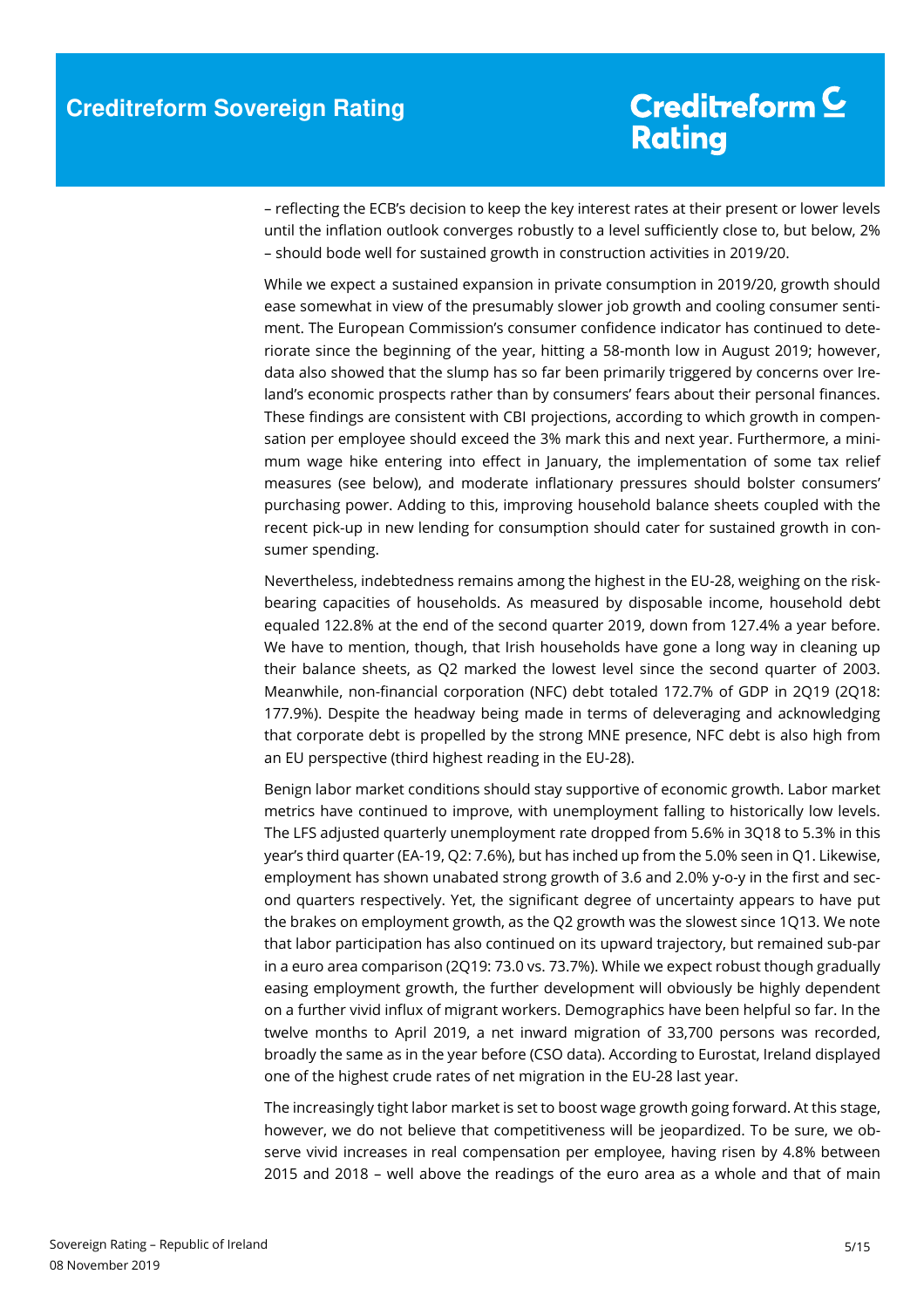trading partners (AMECO data). At the same time, real unit labor costs are following a steep downward trend, as wage growth is significantly outstripped by real labor productivity growth. It has to be kept in mind that labor productivity data is also distorted by MNE activities. Referring to CSO data on the decomposition of productivity, there is reason to assume favorable underlying labor productivity. Labor productivity growth in sectors dominated by foreign-owned MNEs displayed stellar growth of 87.8% in 2010-17, but other sectors excluding the MNE-dominated sectors also grew considerably in terms of labor productivity (21.0%). Moreover, Ireland has been able to expand its global export market share from 1.06% in 2014 to 1.88% in 2018 on the back of brisk services exports. Perception-based indicators such as the World Economic Forum's global competitiveness indicator (2019: rank 24 out of 141 economies) and the World Bank's doing business indicator (rank 24 out of 190 economies) also confirm Ireland's favorable competitiveness position.

#### Institutional Structure

Our assessment of Ireland's creditworthiness continues to reflect its very strong institutional conditions. In general, we believe that the Irish economy is aided by the country's EU/EMU membership which entails significant benefits stemming from the free movement of labor and capital, as well as broader and deeper capital markets and advantages related to the euro as a reserve currency.

The latest edition of the World Bank's Worldwide Governance Indicators (WGIs) reaffirms our view of a persistently very high quality of Irish economic and political institutions. Along all WGI dimensions we assess, Ireland continues to outperform not only the respective WGI median ranks of the EU-28 and the euro area, but also those of our A-rated sovereigns. In fact, Irelands WGI ranks are broadly in line with our "AA" median. The World Bank thus ranks Ireland at 22 out of 209 economies when it comes to the quality of policy formulation and implementation, as compared to a euro area median rank 35. The sovereign also fares better with regard to the perceived quality of contract enforcement, property rights, and courts, as well as the freedom of association, expression, and a free media, marking the 22th and 17th rank respectively (EA-19: ranks 32 and 25). Corruption may also not be deemed as an issue in Ireland, as hinted by the WGI control of corruption where the sovereign takes rank 20 (vs 41 in EA-19).

We note that government stability has endured since our last review. The incumbent Fine Gael-led minority government rests on a confidence and supply agreement with Fianna Fáil, its main opposition party. This agreement, originally set for three years, was extended for another year in December 2018, ruling out an early election in 2019 and strengthening Ireland's position over the course of Brexit negotiations. While the next general election is regularly scheduled for April 2021, we think there is an elevated probability that a snap election may take place over the course of the next year, if the UK's departure from the EU is sealed. What might speak against a snap election is that it is unlikely to bring a new political constellation, judging by recent polls which signal continued high levels of popular support for Fine Gael and Fianna Fáil alike, both lying neck-to-neck. Still, we believe that policy continuity will be given, as there is a broad consensus on the main policy lines, and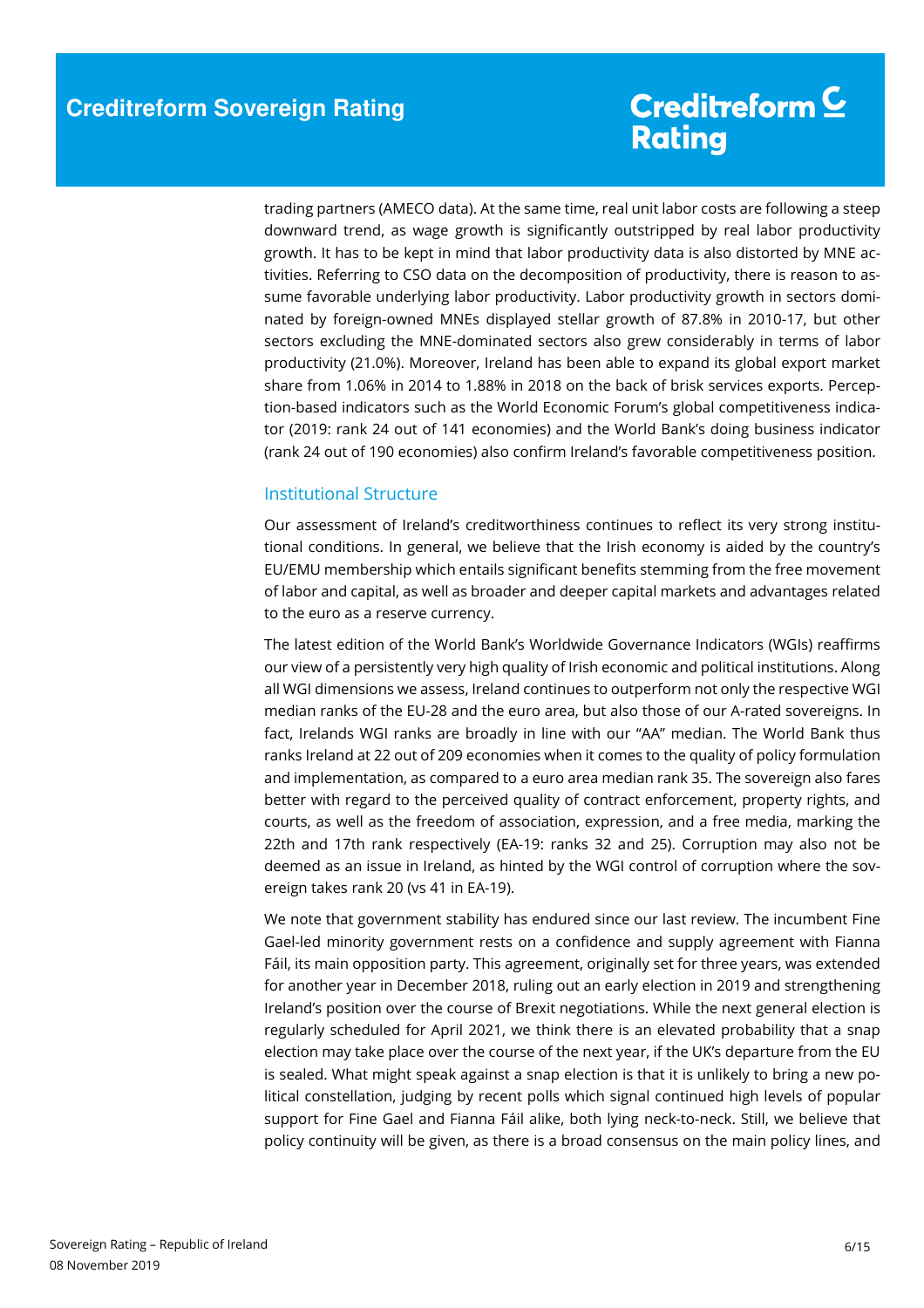since the sovereign is characterized by prudent and transparent policy-making from our point of view.

While a disorderly Brexit is not off the table, we believe that economic, fiscal and political risks have abated more recently. The EU and the UK have reached a new Brexit agreement on the basis of a regulation for the future EU external border in Ireland. Under this arrangement, Northern Ireland will remain within the EU's customs territory and internal market until a free trade agreement is concluded between the UK and the EU. The Brexit dispute thus appears to be resolved. However, tail risks remain in place as the UK's parliament has refused to endorse the agreement so far.

As mentioned above, a hard Brexit on 31 October was averted as the deadline for the UK's withdrawal from the EU has been extended for the third time. The UK should now leave the EU by 1 February at the latest, but can do so earlier, on 1 December or at the turn of the year, if the Brexit Treaty passes parliamentary hurdles before that. To break the political deadlock, the British government is seeking to hold early parliamentary elections on 12 December. Against this backdrop, a deal-Brexit continues to represent our baseline scenario.

Despite being heavily engaged in Brexit contingency planning and playing a pivotal role during the negotiations between the EU and the UK, the Irish government remains committed to pursuing structural reforms, addressing bottlenecks to its business environment and future growth. While the government continues to push forward the implementation of its National Development Plan 2018-27 more generally, authorities published the Climate Action Plan 2019 this June. Against the background that Ireland has rather underachieved goals associated with climate change and renewable energies, we assess as favourable that a plan was put forward to sketch out the road map on the country's low carbon and energy transition, implying significant spending in this area. In the same vein, as suggested by the recently published Draft Budget 2020, plans are expedited to enhance the country's transport, water and digitalization infrastructure. Furthermore, policy-makers intend to advance policy action targeted towards enhancing upskilling and participation in the labor force, and fostering access to affordable childcare. We also observe policy efforts devoted towards compliance with international tax standards and cooperation with the EU and OECD in addressing tax system features conducive to aggressive tax planning. Since the beginning of this year, three out of the five components of the Anti-Tax Avoidance Directives (ATAD) have become effective, and Ireland's transfer pricing rules shall be updated in the near term.

#### Fiscal Sustainability

Although risks to the sovereign's fiscal sustainability have diminished over recent years, these continue to represent a weakness, mainly reflecting high, though subsiding, government debt and interest outlays, as well as perils related to Brexit, a high but diminishing stock of NPLs, and to the sustainability of highly concentrated corporate income tax receipts.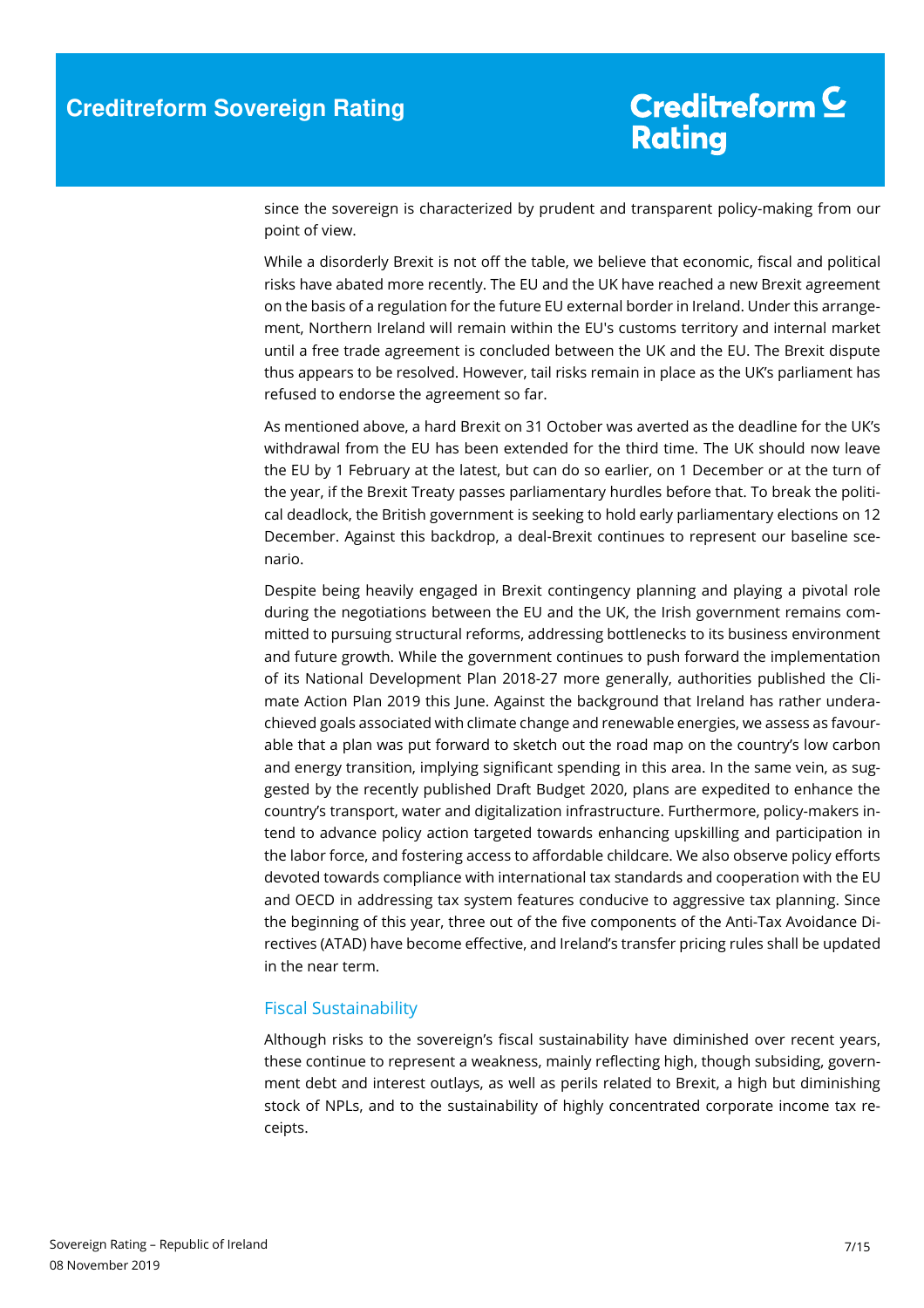We acknowledge that significant headway has been made with regard to fiscal consolidation in recent years. Since the country successfully exited the EFSF program in 2013, the fiscal deficit steadily narrowed from 6.2 to 0.3% of GDP in 2017, before the sovereign ran a modest headline surplus for the first time since 2007 (+0.3% of GDP) last year – slightly outperforming the government's target (-0.2% of GDP) outlined in the in the 2018 SPU.

Above all, last year's budgetary outperformance is explained by stronger-than-anticipated revenue growth. Thanks to vigorous GDP growth and positive one-offs, revenues expanded by 7.5% (2017: +4.2%). Most importantly, the revenue side of the budget benefited from a hefty CIT intake which accounted for roughly 40% of total revenue growth. Drawing on data from the Irish Office of the Revenue Commissioners, CIT payments edged up by EUR 2.2bn in 2018 (+26.7%) to EUR 10.4bn. About EUR 0.7bn (0.2% of GDP) of the overall increase is estimated to be one-off in nature, partly reflecting the transition of Irish based MNEs to the new IFRS15 accounting standard. Other revenue items, such as VAT and net social security contributions, also evolved dynamically, increasing by 8.4 and 6.4% respectively. The strong revenue intake more than offset higher government spending, which also came in above expectations. Expenditure growth accelerated from 2.8 (2017) to 6.0% in 2018, corresponding to the strongest expansion since 2010. Total gross voted current expenditures were 2.0% (EUR 1.1bn) above profile, mainly due to in-year expenditure increases in the areas of healthcare, education, and justice.

Looking forward, we believe that public finance will remain in good shape, as the government introduced only minor discretionary policy measures with its 2019 budget. Being the most significant revenue-enhancing measure, the VAT rate on tourism-related activities was increased from 9 to 13.5% this year. According to Ministry of Finance estimates, this should yield additional revenues of EUR 466m or 0.1% of GDP in 2019. Furthermore, several excise duty hikes entered into effect at the beginning of the year, with the proceeds being earmarked to fund some tax relief measures and higher government spending. A number of adjustments to income tax bands and social security contributions were thus implemented to lower the tax burden on employees. On the expenditure side, funds allocated to the Department of Housing, Planning and Local Government are envisaged to grow by 25% in order to mitigate the lack of affordable housing in Ireland, and the Department of Education and Skills will see its funding rise by 6.7% to hire 1,300 school employees and to create an additional 3,500 undergraduate places in 2019. Furthermore, the proposed increase in health care funding is approx. EUR 900m or 5.8%.

Taking into account that the latest Exchequer data outturn was somewhat more positive than expected, Ireland appears to be well on track to meet its fiscal target of a slightly improving headline surplus in 2019 (0.2% of GDP). The Exchequer deficit was approx. EUR 993mn ahead of profile to end-August, with revenue outperforming expectations by EUR 530mn or 1.2%, and expenditure being behind profile by EUR 993mn or 1.0% (Fiscal Monitor Aug-19).

With a view to next year, authorities have changed their assumptions on which the budget 2020 is based, with a no-deal Brexit now being the central scenario upon which the Irish government's budget plans rests. By contrast, we continue to assume that the UK will not leave the EU without signing a withdrawal agreement with the EU (also see above), and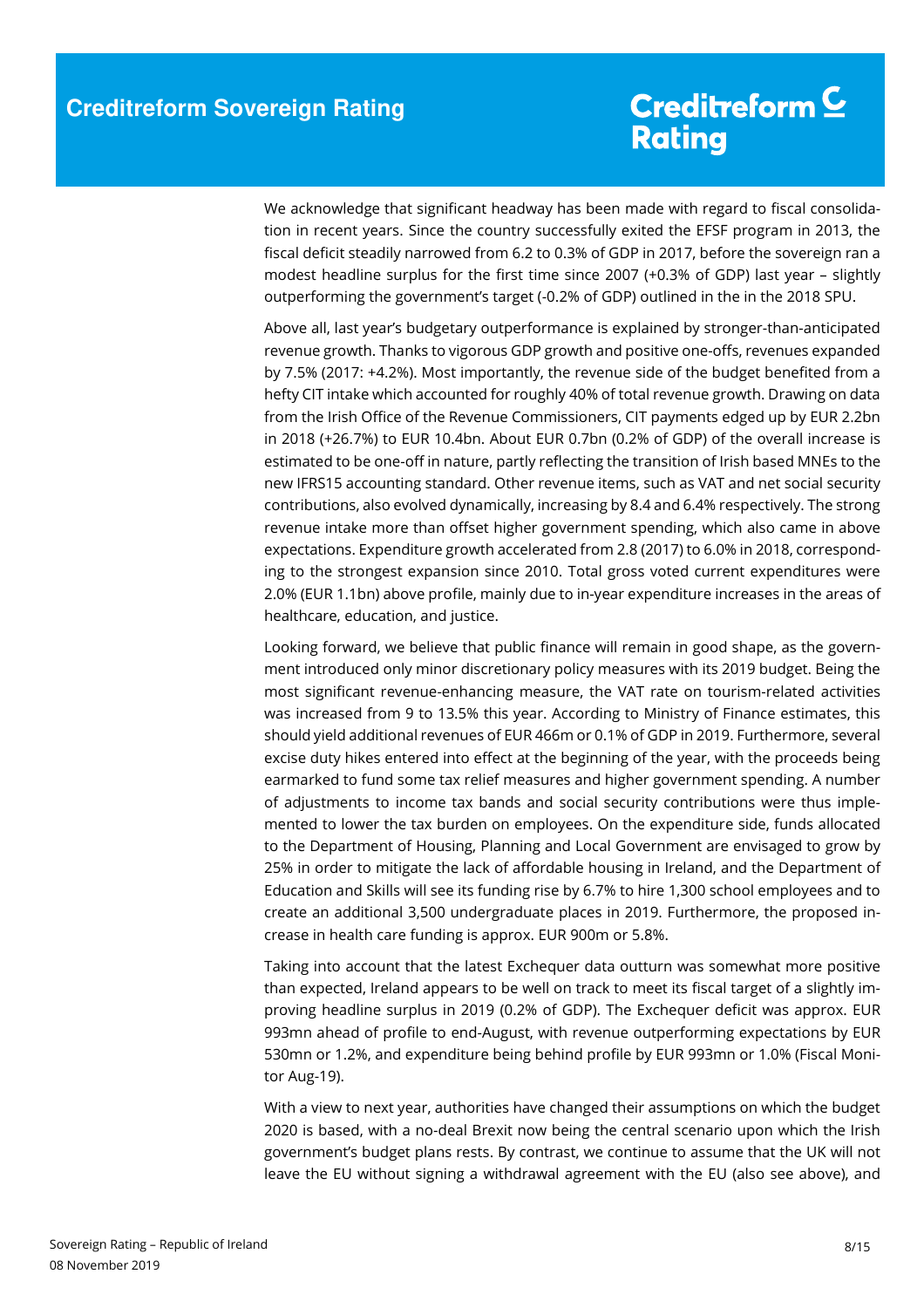expect the headline surplus to inch up to 0.3% of GDP next year. We thus attach a higher probability to more vivid tax revenue and net social security contributions. Most importantly, we refrain from adding the contingency package which the budget sets out as a disorderly Brexit response. This includes various items totaling EUR 1.22bn or 0.4% of 2018 GDP to cushion the fallout of a hard Brexit. Against this backdrop, the budget deploys EUR 650m alone to support farmers, the tourism industry, and border regions that would be most affected by a no-deal Brexit. A further EUR 410mn would be made available to cater for increased social protection with a view to the expected rise in redundancies. Also, EUR 160mn shall be spent immediately to provide the needed funds for staff, facilities, and infrastructure in travel, transport, and regulation.

Apart from contingency planning, the government envisages a raft of discretionary measures with a total budgetary impact of 0.3% of GDP. Spending priorities remain centered around social protection, healthcare, education, and housing. Policy-makers thus foresee to increase spending targeted towards children and families, including e.g. more funds for Tusla, and the introduction of the National Childcare Scheme. Upskilling remains an integral part of the government's strategy, reflected by measures to support the National Training Fund and the Human Capital Initiative. Spending on social protection shall be stepped up, with a focus on the qualified child increase, the working family payment, and several allowances (e.g. living alone allowance, fuel allowance). In addition, the government affirms its commitment to reforming the health sector by increasing voted health expenditure by 6.3%.

The revenue side will see several carry-overs from previous years, as Home Carer Tax and the Earned Income Credit, as well as the reduced USC rate, will be extended by one year. The tax base is further broadened by raising the stamp duty on non-residential property. In addition, indexation of income taxes will not enter into effect in 2020. Concurrently, climate and environmental measures have been seized as the government plans to e.g. increase the carbon tax rate from EUR 6 to 20 per ton. Overall, the additional revenue raked in is forecast to total approx. 0.1% of GDP.

As we understand, no additional funds will be devoted to a Rainy Day Fund which is being set up as a contingency reserve for 'unforeseeable and serious events' going forward. In view of questions concerning the sustainability of CIT receipts, we assess ramping up this facility as positive in terms of strengthening the State's budget against external shocks. According to the Corporate Tax Report 2018 (May-19), the ten largest payers accounted for 45% of CIT receipts in 2018.

The sovereign's credit rating continues to be constrained by high debt levels. At first glance, the public debt ratio does not appear to be alarmingly high. According to the latest autumn notification, general government debt stood at a mere 63.6% of GDP in 2018, slightly above the Maastricht threshold and well below the euro area average (85.9% of GDP). Also, we have seen pronounced and durable improvements more recently, as debt came down from 76.7% of GDP in 2015 after peaking at 119.9% in 2012. Other metrics, however, continue to paint a more differentiated picture. While general government debt totaled EUR 206.0bn, just 2.0% below the level in 2012, it equated to 104.3% of modified gross national income (GNI\*, see above) in 2018. Having said this, the positive debt trend remains in place, as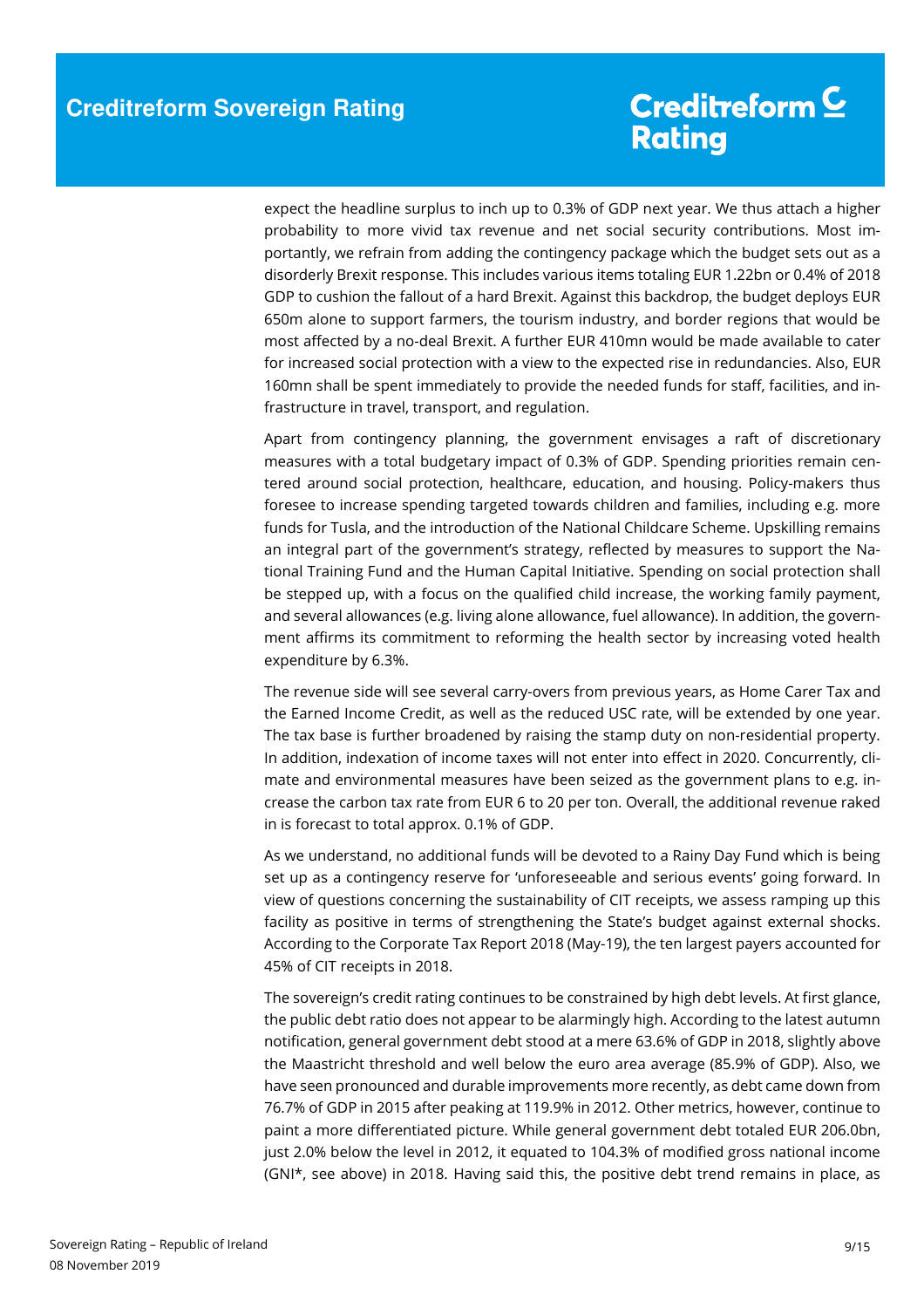debt-to-GNI\* has also steadily fallen, and was 32.4 p.p. lower than five years ago. In the medium term, we expect the public debt ratio (measured by GDP and GNI\*) to decline further after prospectively falling below the 60% of GDP threshold this year, underpinned by resilient nominal GDP growth, moderate headline surpluses, and diminishing interest expenditure. Although we do not factor in unrealized proceeds from winding down NAMA, the Department of Finance estimates receipts will add up to EUR 4.0bn in 2020/21 which will be allocated towards bringing down general government debt.

What is more, debt affordability is set to continue to evolve favorably. We continue to view sound and forward-looking debt management by the National Treasury Management Agency (NTMA) as credit positive, as it has contributed to lower borrowing costs. The NTMA has thus taken advantage of the current extraordinarily low interest rate environment on an ongoing basis. 10y government bond yields have been dwindling from one historical low to the next. After turning negative this August, long-term bond yields fell to -0.03% in October (04-10-19) as compared to 1.08% a year before (05-10-18) – with the Bund spread moving in a band between 20 and 80bp for quite some time now.

As a result of the NTMA operations, including the issuance of EUR 56bn of long-term debt with a weighted average maturity of approx. 13.5y in 2015-18, the EUR 4.5 and 1bn repayments of IMF and bilateral loans to Sweden and Denmark respectively, as well as the sale of floating rate notes to NTMA, the sovereign exhibits a balanced maturity profile. Ireland displays a weighted average maturity of 10.0y, one of the longest in the EU-28 and a diversified holding structure from a geographical and investor base point of view. On a side note, EFSM and EFSF loan repayment will not commence before 2027.

Accordingly, interest payments as measured by general government revenue, our preferred measure of debt affordability, are likely to continue along their downward trajectory. For now, Ireland features one of the highest interest-to-revenue ratios in the EU-28, coming in at 6.4% in 2018. However, interest costs have decreased rapidly over the last years, having dropped from 7.6% of total revenues in 2017 and 12.6% in 2013.

We still believe that the Irish banking sector entails some fiscal sustainability risks, while acknowledging further improvements since our last review. As highlighted by EBA data, the Irish CET 1 ratio remains comfortably above the EU-28 average of 14.6%, though having fallen from 19.4% to 18.8% in the year to the second quarter of 2019. The same applies to banks' profitability, as mirrored by the 0.9% in return on assets (EU-28: 0.5%). Arguably most importantly, asset quality has further improved since last year, but the stock of nonperforming loans is still elevated. The NPL ratio has thus come down further, now standing at 4.6% (2Q18: 7.0%). At the same time, mortgage arrears are also high and only gradually declining. At the latest count, total mortgage accounts in arrears accounted for 13.6% of the total volume of outstanding mortgages in 2Q19, down from 15.0% a year before, with long-term arrears (over 90 days) decreasing from 11.9 to still high 10.9% (CBI data).

Risks emanating from the housing market seem to subside, as residential property prices have been on the retreat more recently. As the 3-year growth rate, our preferred measure, has exceeded 25% for 18 consecutive quarters, we continue to monitor house price developments closely. That being said, the second quarter of 2019 saw the lowest annual growth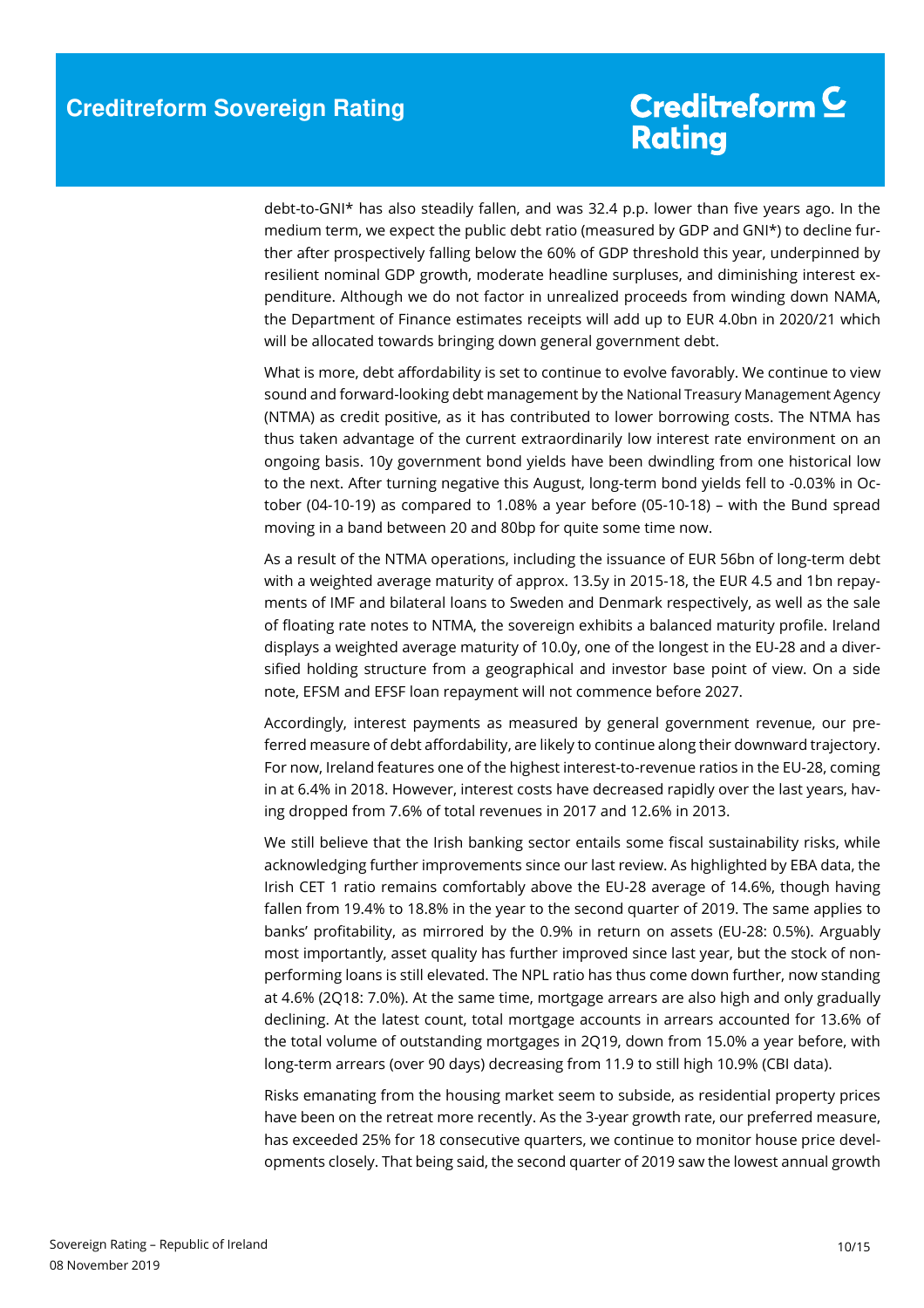rate in six years, having dwindled from 12.6% in 2Q18 via 7.2% in Q4 to 2.5 in 2Q19. The price-to-income ratio stood only 2.6% (1Q19) above its long-term average since 1995, pointing to no serious misalignment at this stage. In any case, loans for house purchase have shown sluggish growth over the last year. In September, the outstanding volume of mortgage loans stood 1.0% below the previous year's level.

#### Foreign Exposure

As Ireland is a small and open economy with a strong MNE concentration, its current account continues to be exceptionally volatile and subject to large distortions which thwart the interpretation of its external position. Ireland thus recorded a very large current account surplus of 10.6% of GDP in 2018, having increased by more than 10 p.p. as compared to the year before (2017: 0.5% of GDP). The large headline current account surplus came mainly on the back of a substantially narrowed deficit in the trade in services balance, from 14.6 to 1.7% of GDP in 2017-18, owing to sharply increasing computer service exports. As suggested by the Economic Statistics Review Group (ESRG), we arrive at a clearer view on Ireland's underlying external position when assessing the modified current account, which considers revenue from R&D-related IP exports and the investment of R&D service imports, while using depreciation on net imports of IP and imports of R&D services. Accordingly, we observe a significantly less volatile development of the underlying current account and, equally important, one that points to a continued improvement in the competitiveness of Ireland's domestic economy. As measured by GNI\*, the modified current account surplus rose to 6.5% in 2018, up from 3.7% in 2017. After having posted current account deficits between 2005 and 2013, the 5-year-average since 2014 amounts to surplus of 2.0% of GNI\*.

While forecasting the current account is clearly a challenging task, we expect the headline current account to deteriorate and remain close to balance this and next year. The current account surplus should narrow significantly in 2019, mainly due to the already mentioned exceptionally sharp increase in IP imports driven by MNEs, which led to a current account deficit of -32.0% of GDP in 2Q19.

In terms of headline figures, Ireland is thus set to remain a net external debtor. In fact, Ireland displayed the most negative net international investment position (NIIP) in the EU-28 last year, slightly improving from -167.2% of GDP in 2017 to -165.0% of GDP. Again, MNEs play a decisive role, as does the International Financial services Center (IFSC), and due to the somewhat limited impact on the domestic economy, we do not believe that the highly negative NIIP does poses an immediate risk. As regards the general government sector, we observe a gradual decline in net obligations to non-residents, with the NIIP rising from - 41.3 to -38.3% of GDP in 2017-18 (CSO data). Abstracting from the IFSC, gross external debt continued on the downward trajectory which it has followed since 2015, coming in at 257% of GDP in 2018, after 261.7% of GDP in 2017 (2015: 300.1%).

In general, we note that the Irish economy is highly susceptible to global growth and trade dynamics. In fact, we regard Ireland as one of the countries which appear to be most integrated into global value chains. As evidenced by OECD TiVA data for 2015, the share of domestic value added embodied in foreign final demand stood at 64.6% – the second-highest value among all OECD members (behind Luxembourg).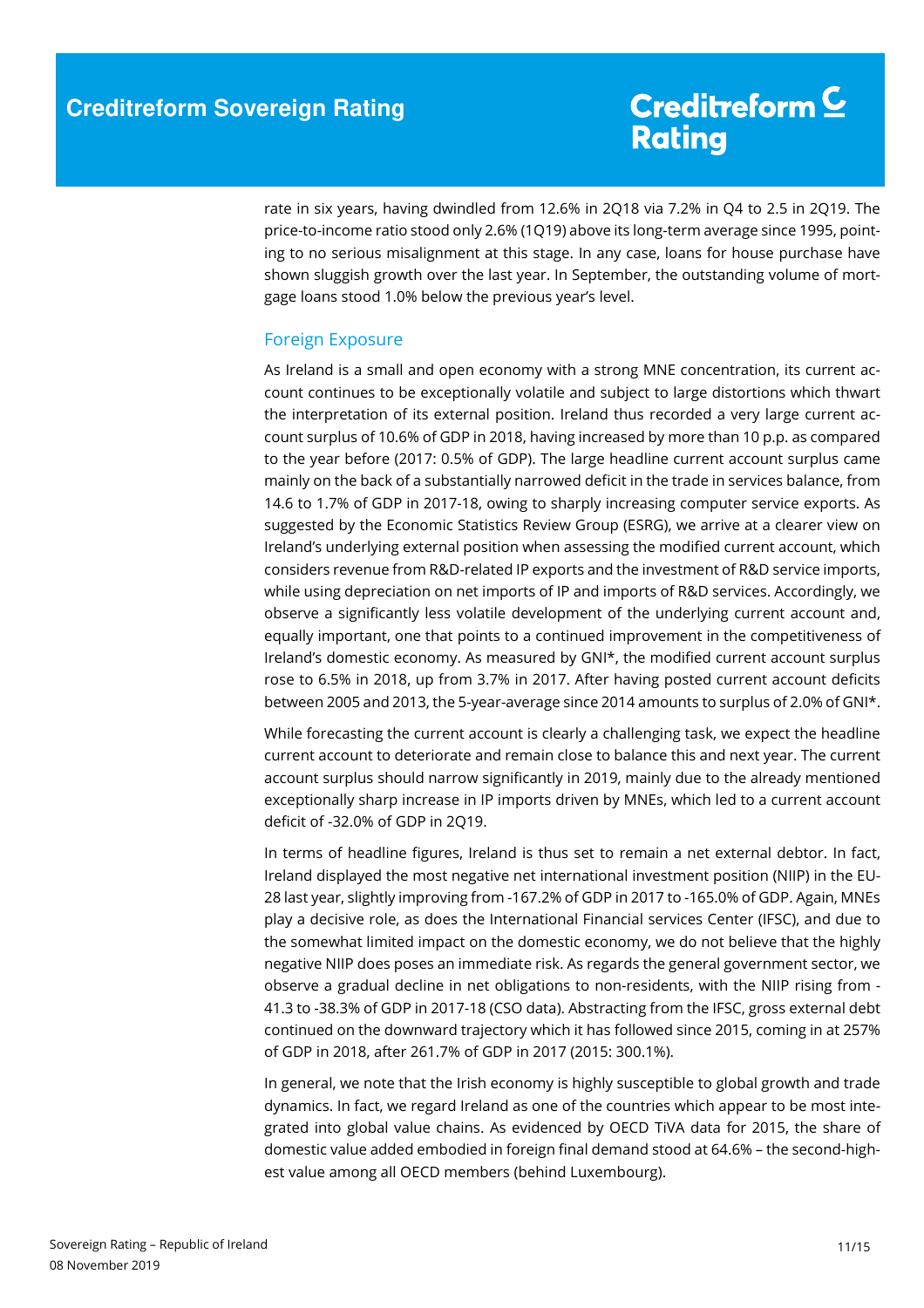### Creditreform C **Rating**

#### **Rating Outlook and Sensitivity**

Our Rating outlook on Ireland's sovereign ratings is stable, as we assume that the risk situation underlying the key factors affecting sovereign credit risk – including macroeconomic performance, institutional structure, fiscal sustainability, and foreign exposure – is likely to remain fundamentally unchanged over the next twelve months.

We could raise Ireland's credit ratings if medium-term growth comes in significantly higher than we expect, if public debt continues to decline on a sustained basis – also measured by alternative metrics such as debt/GNI\* - and/or if we observe that the ratio of non-performing loans moves closer to the European average, accompanied by progress in clearing long-term mortgage arrears.

We could consider lowering the ratings or the related outlook if fiscal slippages lead to a reversal in the downward trend of general government debt, or if Ireland's medium-term growth deteriorates significantly. Downward risks to Ireland's economic and fiscal prospects are primarily related to the risk of the UK leaving the EU without an agreement. In view of intense trade, financial, and labor market linkages, a no-deal Brexit is likely to have serious negative effects. This is underscored by our Brexit Risk Indicator, according to which Ireland is the EU economy most heavily exposed to UK-related trade and capital flows in the EU-27 (BRI: 3.8, EU-27 median 2.0; see "What if… – Consequences of a hard Brexit for the EU-27 states"). Downward pressure on the ratings could also arise if we see resurfacing macro-financial imbalances stemming from the residential property market in tandem with rising household debt, or if changes in international taxation standards result in adverse effects on the economy's competitiveness in terms of foreign direct investment, and the government's revenue intake.

Primary Analyst Wolfgang Lauer Sovereign Credit Analyst w.lauer@creditreform-rating.de +49 2131 109 3865

Chair Person Benjamin Mohr Head of Sovereign Ratings b.mohr@creditreform-rating.de +49 2131 109 5172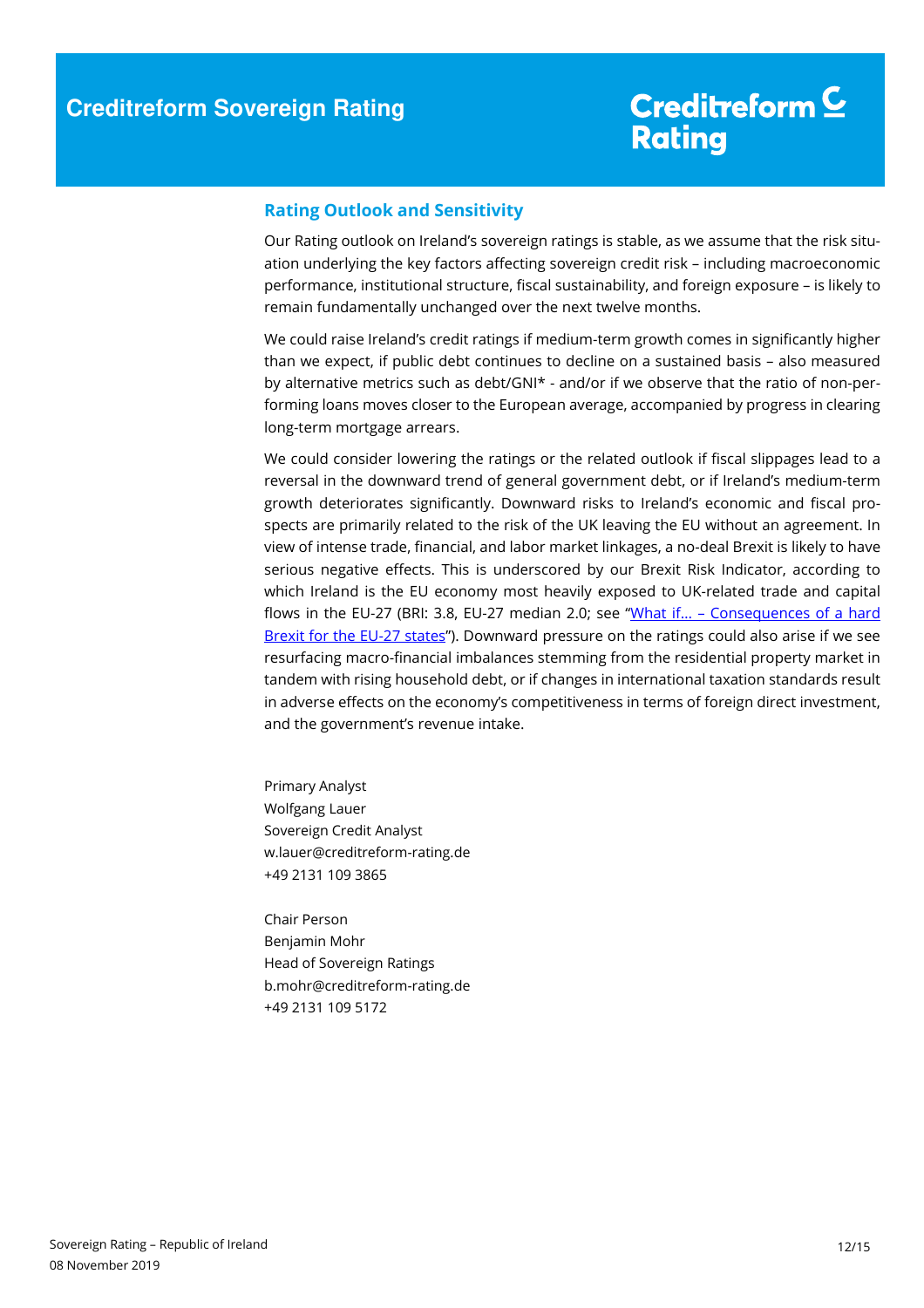#### **Ratings\***

| Long-term sovereign rating                       | A+ /stable |
|--------------------------------------------------|------------|
| Foreign currency senior unsecured long-term debt | A+ /stable |
| Local currency senior unsecured long-term debt   | A+ /stable |
| *) Unsolicited                                   |            |

#### **Economic Data**

|                                       | 2014   | 2015   | 2016   | 2017   | 2018   | 2019e  | 2020e  |
|---------------------------------------|--------|--------|--------|--------|--------|--------|--------|
| Real GDP growth                       | 8.6    | 25.2   | 3.7    | 8.1    | 8.2    | 4.8    | 3.5    |
| GDP per capita (PPP, USD)             | 51,500 | 64.465 | 66,705 | 72.664 | 79,617 | 83,399 | 86,988 |
| HICP inflation rate, y-o-y change     | 0.3    | 0.0    | $-0.2$ | 0.3    | 0.7    | 0.9    | 1.1    |
| Default history (years since default) | n.a.   | n.a.   | n.a.   | n.a.   | n.a.   | n.a.   | n.a.   |
| Life expectancy at birth (years)      | 81.4   | 81.5   | 81.8   | 82.2   | n.a.   | n.a.   | n.a.   |
| Fiscal balance/GDP                    | $-3.6$ | $-1.9$ | $-0.7$ | $-0.3$ | 0.1    | 0.2    | 0.3    |
| Current account balance/GDP           | 1.1    | 4.4    | $-4.2$ | 0.5    | 10.6   | n.a.   | n.a.   |
| External debt/GDP                     | 951.5  | 865.7  | 822.3  | 733.8  | 740.5  | n.a.   | n.a.   |

Source: International Monetary Fund, Eurostat, own estimates

#### **Appendix**

#### **Rating History**

| Event          | <b>Publication Date</b> | <b>Rating/Outlook</b> |
|----------------|-------------------------|-----------------------|
| Initial Rating | 25.11.2016              | A /stable             |
| Monitoring     | 24.11.2017              | A /positive           |
| Monitoring     | 26.10.2018              | $A+$ /stable          |
| Monitoring     | 08.11.2019              | $A+$ /stable          |

#### **Regulatory Requirements**

In 2011 Creditreform Rating AG (CRAG) was registered within the European Union according to EU Regulation 1060/2009 (CRA-Regulation). Based on the registration Creditreform Rating AG is allowed to issue credit ratings within the EU and is bound to comply with the provisions of the CRA-Regulation.

This sovereign rating is an unsolicited credit rating. Neither the rated sovereign nor a related third party participated in the credit rating process. Creditreform Rating AG had no access to the accounts, representatives or other relevant internal documents for the rated entity or a related third party. Between the disclosure of the credit rating to the rated entity and the public disclosure no amendments were made to the credit rating.

The rating was conducted on the basis of CRAG's "Sovereign Ratings" methodology in conjunction with its basic document "Rating Criteria and Definitions". CRAG ensures that methodologies,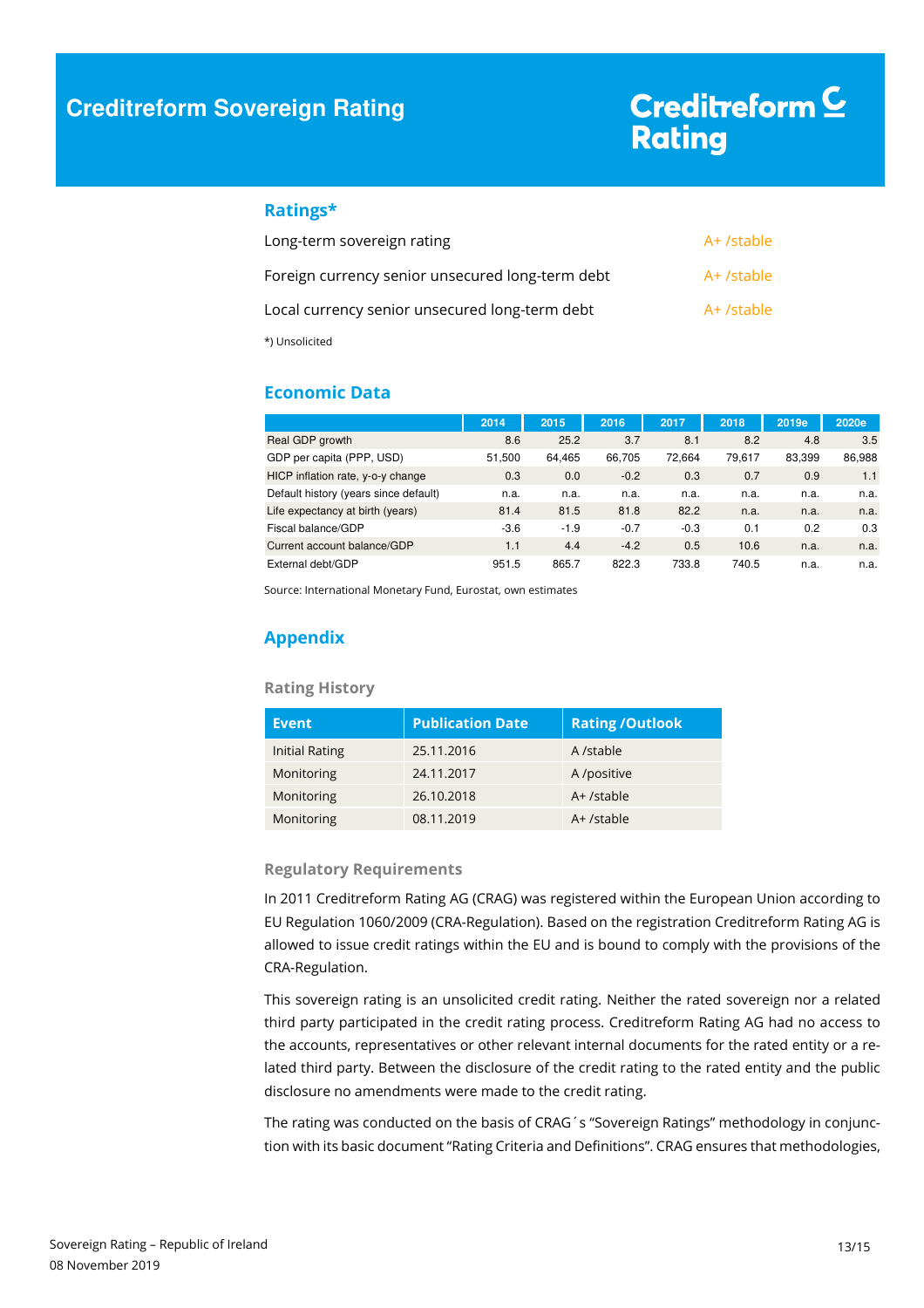models and key rating assumptions for determining sovereign credit ratings are properly maintained, up-to-date, and subject to a comprehensive review on a periodic basis. A complete description of CRAG´s rating methodologies and basic document "Rating Criteria and Definitions" is published on the following internet page: www.creditreform-rating.de/en/regulatory-requirements/.

To prepare this credit rating, CRAG has used the following substantially material sources: International Monetary Fund, World Bank, Organization for Economic Co-operation and Development, Eurostat, European Commission, European Banking Authority, European Central Bank, World Economic Forum, Central Bank of Ireland, Central Statistics Office (CSO), Republic of Ireland - Department of Finance, National Treasury Management Agency.

A Rating Committee was called consisting of highly qualified analysts of CRAG. The quality and extent of information available on the rated entity was considered satisfactory. The analysts and committee members declared that the rules of the Code of Conduct were complied with. No conflicts of interest were identified during the rating process that might influence the analyses and judgements of the rating analysts involved or any other natural person whose services are placed at the disposal or under the control of Creditreform Rating AG and who are directly involved in credit rating activities or approving credit ratings and rating outlooks. The analysts presented the results of the quantitative and qualitative analyses and provided the Committee with a recommendation for the rating decision. After the discussion of the relevant quantitative and qualitative risk factors, the Rating Committee arrived at a unanimous rating decision. The weighting of all risk factors is described in CRAG´s "Sovereign Ratings" methodology. The main arguments that were raised in the discussion are summarized in the "Reasons for the Rating Decision".

As regards the rating outlook, the time horizon is provided during which a change in the credit rating is expected. This information is available within the credit rating report. There are no other attributes and limitations of the credit rating or rating outlook other than displayed on the CRAG website. In case of providing ancillary services to the rated entity, CRAG will disclose all ancillary services in the credit rating report.

The date at which the credit rating was released for distribution for the first time and when it was last updated including any rating outlooks is indicated clearly and prominently in the rating report; the first release is indicated as "initial rating"; other updates are indicated as an "update", "upgrade or downgrade", "not rated", "affirmed", "selective default" or "default".

In accordance with Article 11 (2) EU-Regulation (EC) No 1060/2009 registered or certified credit rating agency shall make available in a central repository established by ESMA information on its historical performance data, including the ratings transition frequency, and information about credit ratings issued in the past and on their changes. Requested data are available on the ESMA website: https://cerep.esma.europa.eu/cerep-web/statistics/defaults.xhtml.

An explanatory statement of the meaning of each rating category and the definition of default are available in the credit rating methodologies disclosed on the website.